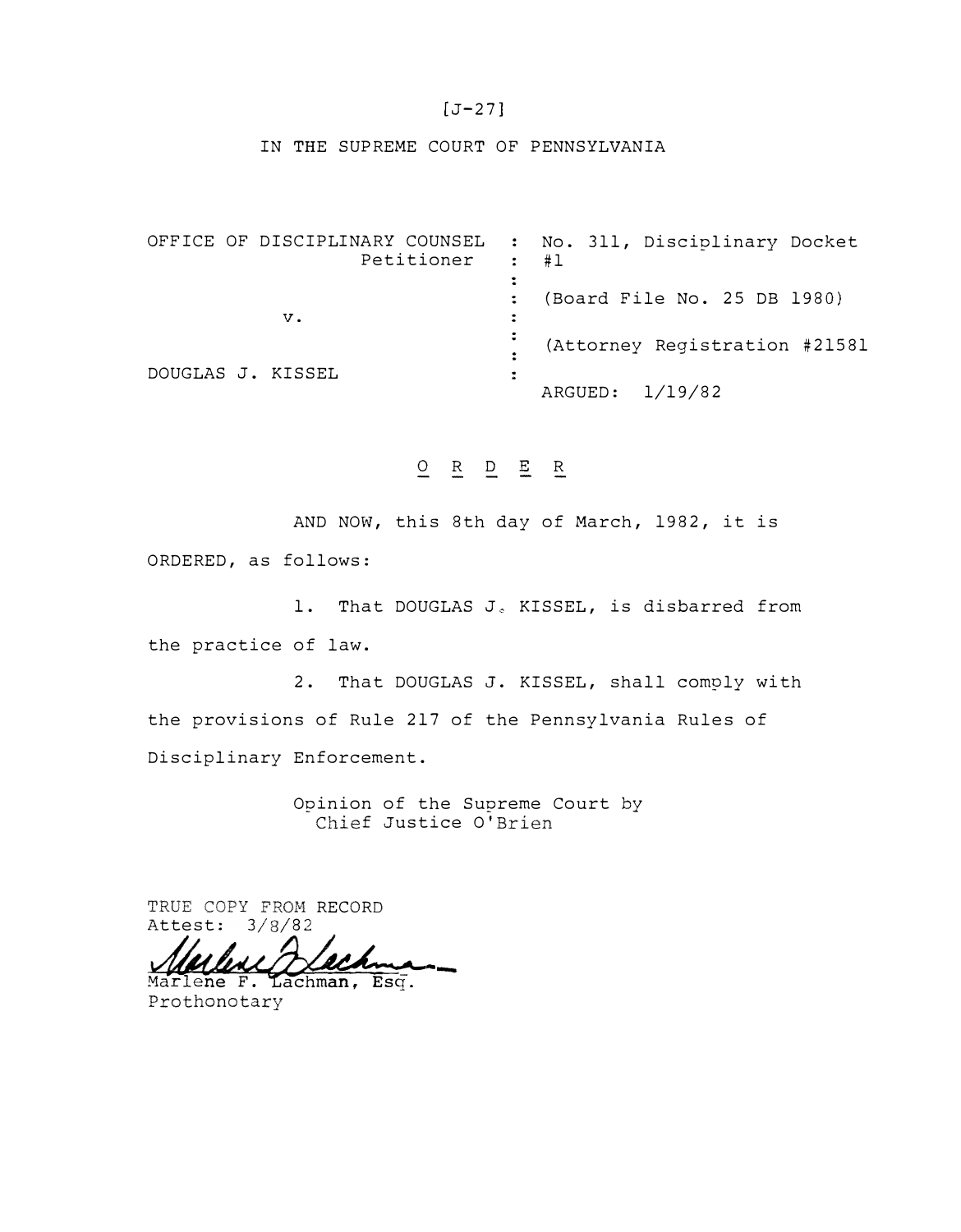### [J27] IN THE SUPREME COURT OF PENNSYLVANIA

OFFICE OF DISCIPLINARY COUNSEL, : No. 311 Disciplinary Docket No.1 Petitioner (Board File No. 25 DB 1980) v. DOUGLAS J. KISSEL Attorney Registration No. 21581 ARGUED: January 19, 1982

## OPINION OF THE COURT

O'BRIEN, C.J. Filed: March 8, 1982

The Disciplinary Board of the Supreme Court of Pennsylvania (hereinafter "Board") recommended that respondent, Douglas J. Kissel, be disbarred from the practice of law in the Commonwealth for violations of Disciplinary Rules 7-10l(A)(3), 7-102(A)(l), (7) and (8), 9-102(B) (1), (2), (3) and (4), and multiple violations of Disciplinary Rules l-102(A)(3), (4), (5) and  $(6)$ .

On May 20, 1980, a Petition for Discipline was filed against respondent by the Office of Disciplinary Counsel. s were held before Hearing Committee 2.01 and on June 17, 1981, the committee unanimously recommended that respondent be suspended from the practice of law for five years. Exceptions were filed to the recommendation of the hearing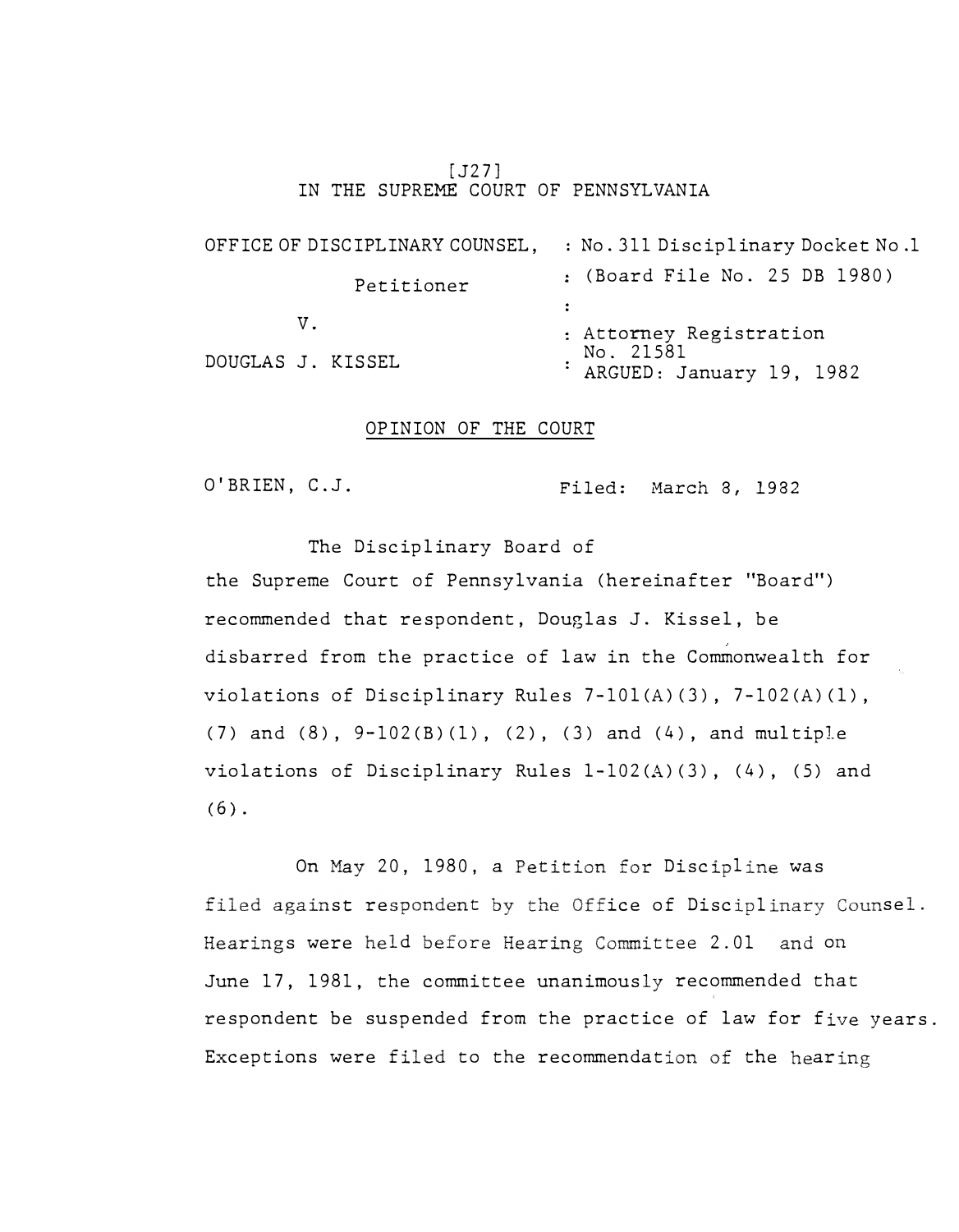J27-2

committee, and a three-member panel of the Disciplinary Board heard oral argument. Thereafter, on October 28, 1981, the Board issued their report and recommendation, which adopted the hearing committee's findings of fact and conclusions of law. The Board, however, rejected the committee's recommendation of a five-year suspension and instead recommended to this Court that respondent be disbarred from the practice of law.

Pursuant to Pa.R.D.E. 208(e)(2), effective June 27, 1981, we granted respondent's request for oral argument on November 20, 1981. Following argument on January 19, 1982, a thorough review of the record, and careful consideration of the arguments raised in respondent's brief, we conclude, in keeping with the Board's recommendation, that disbarment is the appropriate sanction in this matter.

The following facts are pertinent. In September, 1977, Mr. Wilmer Lovett (hereinafter "Lovett") hired respondent to represent him in real estate legal matters and in the sale of land owned by Lovett. Respondent was to be paid a 10% commission for all land sold, and this amount was to include payment for respondent's legal representation. Lovett also advanced respondent \$1,200 at that time. Respondent subsequently became dissatisfied and proposed other fee arrangements to Lovett. Respondent asserted that Lovett agreed to either sign a promissory note in the amount of \$6,930 or pay respondent "out of the next settlement." Lovett never signed the promissory note.

 $-2-$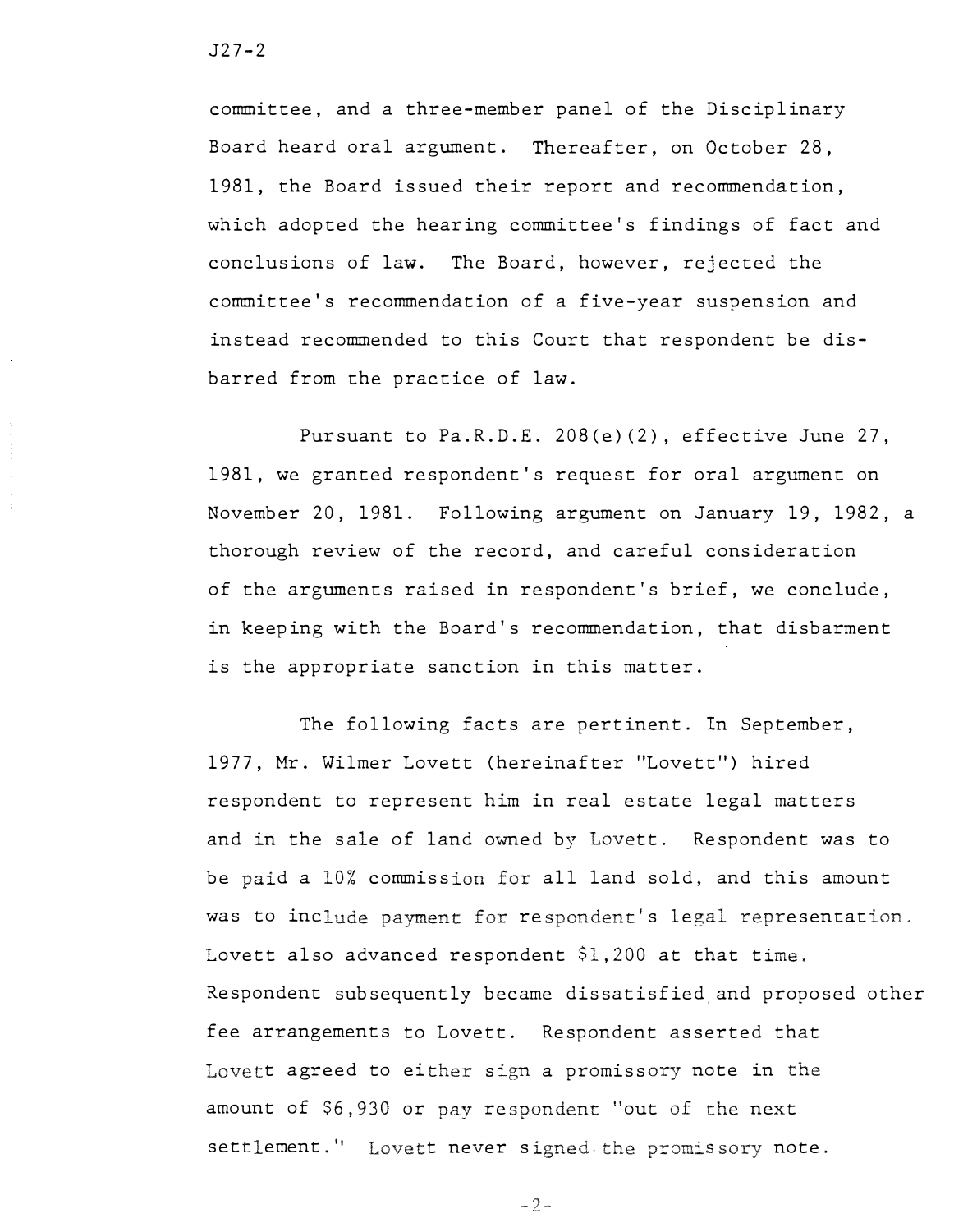J27-3

In fact, respondent claimed he rejected all other fee proposals. The next settlement was with one Fay Parker (hereinafter "Parker") on December 13, 1978.

On February 9, 1978, respondent wrote to Lovett and stated that "all legal matters are at a stop" until respondent secured an acceptable financial agreement with Lovett. On March 5, 1978, respondent again wrote to Lovett and stated that he could not "put forth anymore effort" for Lovett until he received at least \$500. Nevertheless, despite Lovett's refusal to accede to respondent's fee demands, respondent continued to work on behalf of Lovett. In September or October, 1978, based upon respondent's repeated notification that he would refrain from further representation unless Lovett paid him additional fees, Lovett hired a new attorney.

Parker was a recipient of a loan from Lovett which was secured by a mortgage held by Lovett as mortgagee. In November, 1978, Parker contacted respondent, having been referred to him· by Lovett's previous attorney, and indicated that she wished to pay off her mortgage. She was never informed that Lovett had obtained new counsel.

On December 7, 1978, respondent wrote to Lovett to verify the amount on the mortgage. Since Lovett believed that Parker would contact him directly, and further, that no settlement could occur without his presence, he never answered

 $-3-$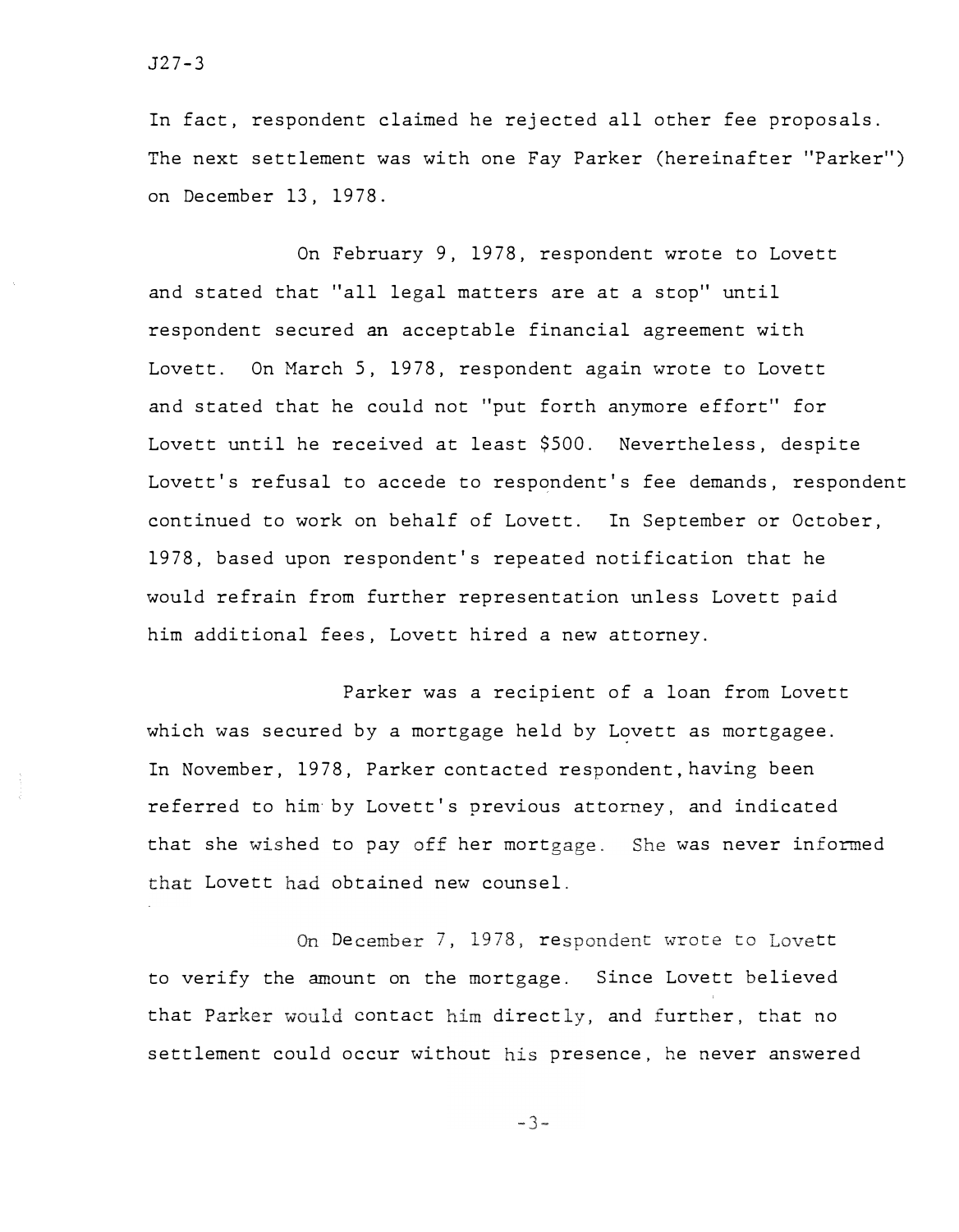respondent's letter. On December 13, 1978, a title officer of the Industrial Valley Title Insurance Company, mailed respondent a check in the amount of \$2,059.28, payable to Wilmer Lovett, which represented full payment of the mortgage which had been held by Lovett and which was paid off by Parker. Five days later respondent wrote to Lovett and stated that he had received "the payoff from Mrs. Parker which is being applied to your outstanding legal fees." Respondent concealed the fact that he had in his possession a check payable to Lovett. In fact, Lovett never learned of the check's existence until the investigation by the Disciplinary Board began.

The check contains what purports to be the endorsement of Lovett, above the endorsement of respondent. Lovett never signed the check, and neither respondent nor anyone else requested Lovett's permission to endorse the check in his name. On December 19, 1978, respondent deposited the check, with the forged endorsement, into respondent's personal account at the Union National Bank and Trust Company. By January 2, 1979, respondent had spent the proceeds for his own use, without the permission or consent of Lovett. Respondent has never made restitution to Lovett.

 $-4-$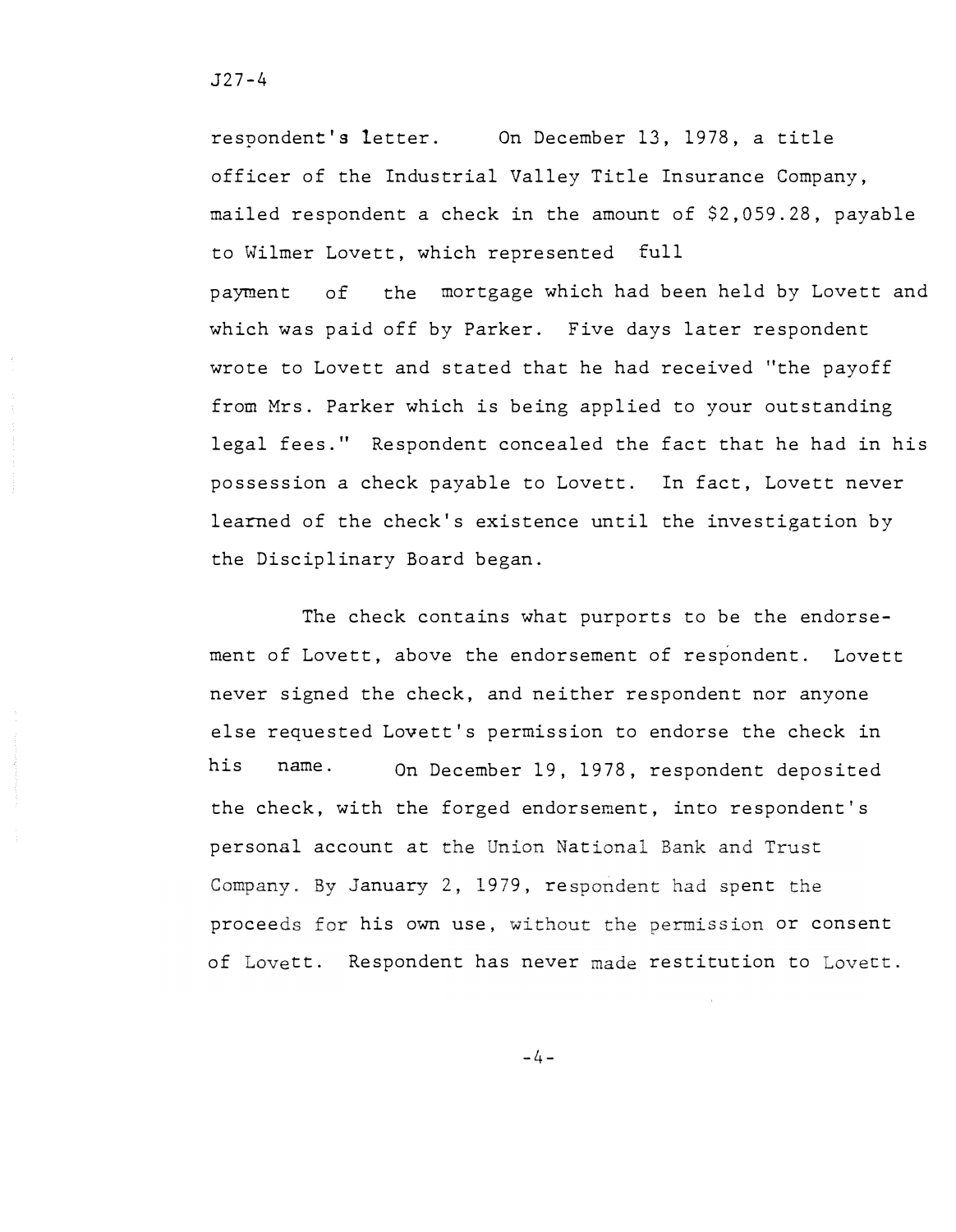J27-5

Also during this time, Lovett's wife received a threatening letter from respondent, urging her to convince Lovett to pay his legal fees. Respondent threatened, should she not comply, to destroy Lovett's files and promised additional "aggressive collection techniques." Additionally, Lovett claims he was harassed by individuals purporting to be from the ABC Collection Agency on numerous occasions. He twice received telephone calls from an unidentified individual, once at 2:15 a.m., who threatened to kill Lovett's 35 hunting dogs unless he paid respondent \$4,000.

Despite respondent's letter to the hearing committee stating that he had indeed turned Lovett's account over to the ABC Collection Agency, respondent not only failed to present any evidence as to his non-involvement in the aforesaid collection methods, but he also failed to present any evidence that the ABC Collection Agency even existed.

 $-5-$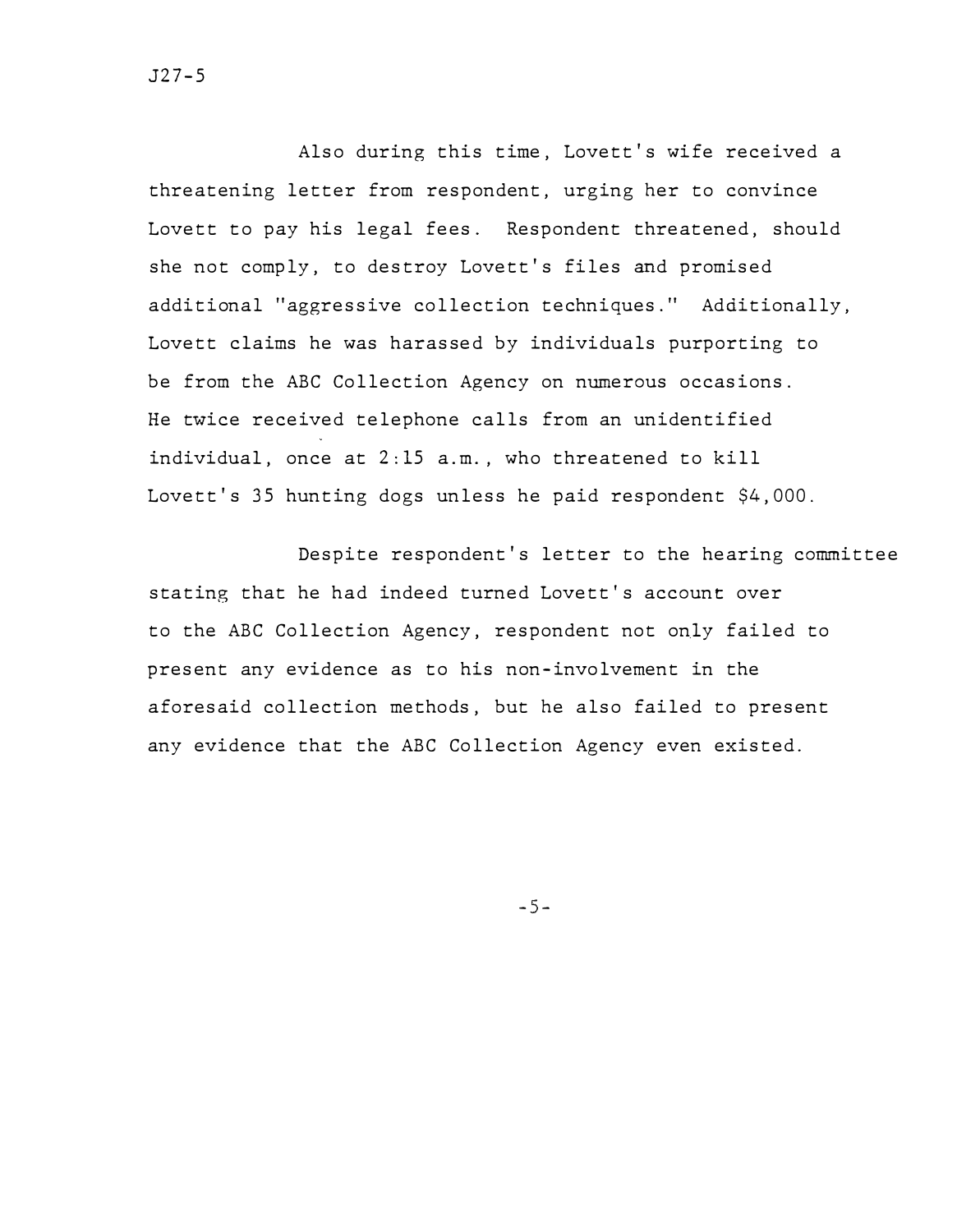Significantly, Lovett's new attorney testified that respondent admitted to him that the individuals from the alleged collection agency were actually respondent's employees.

Finally, respondent advised Lovett by letter to utilize illegal methods to force his tenants to vacate Lovett's property. To this end he devised a plan to force the tenants to leave, and accepted an \$800 check from Lovett to put the plan into action. The plan was ultimately abandoned and the check returned.

We note initially that in attorney disciplinary cases our standard of review is de novo. We are not bound by the hearing committee's, nor the Board's, findings, ". . . except as guidelines for judging credibility of witnesses." Matter of Green, 470 Pa. 164, 167, 368 A.2d 245, 246 (1977). We further acknowledge that in disciplinary matters our primary task is to protect the public and maintain the integrity of the legal profession. In re: Oxman and Levitan, \_\_\_\_\_ Pa. \_\_\_\_,

-6-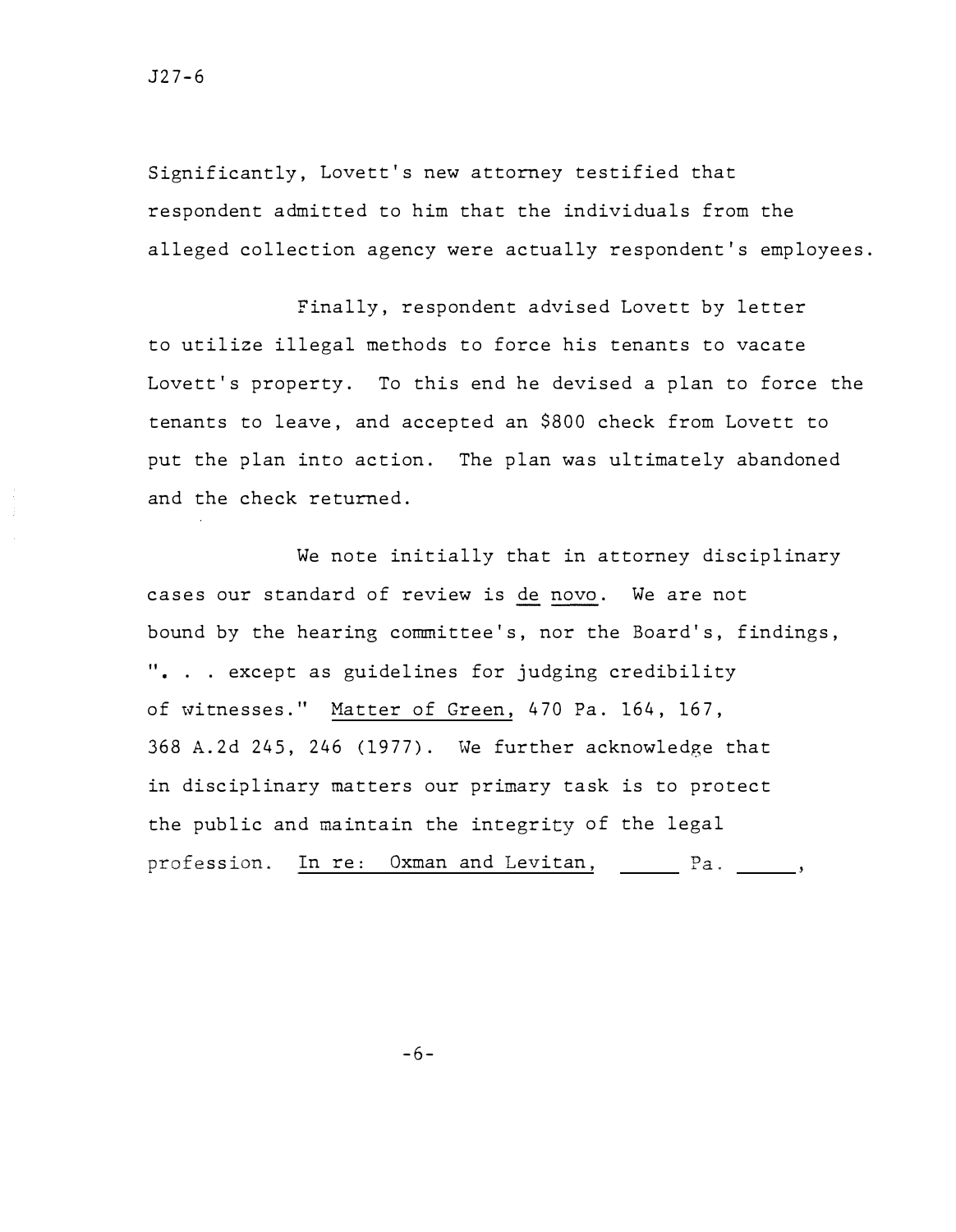A.2d (filed December 17, 1981). It is with the above considerations and standards in mind that we dispose of respondent's arguments.

Respondent first argues that there is insufficient evidence to support the finding that he forged Lovett's name on the settlement check in the Parker matter. Specifically, he argues that the above conclusion rests on the mere possession of a forged instrument in contravention of established precedent.

"Evidence is sufficient to prove unprofessional conduct if a preponderance of the evidence establishes the conduct and the proof ... is clear and satisfactory. In re Berlant, 458 Pa. 439, 328 A.2d 471 (1974). The conduct may be proven solely by circumstantial evidence." Office of Disciplinary Counsel v. Grigsby, Pa. 425 A.2d 730 (1981) (citations omitted). In this case, the evidence is uncontroverted that (1) Industrial Valley Title Insurance Company mailed to respondent a check in the amount of  $$2,059.28$ , payable to Wilmer Lovett, as settlement for the Parker mortgage,  $(2)$ respondent did not inform Lovett that he received the check, (3) Lovett believed that a settlement could not be made in the Parker matter without his presence,  $(4)$ Lovett never signed the above described check, nor  ${\tt respondent}$  or anyone else t $\mathfrak t$ 

 $-7-$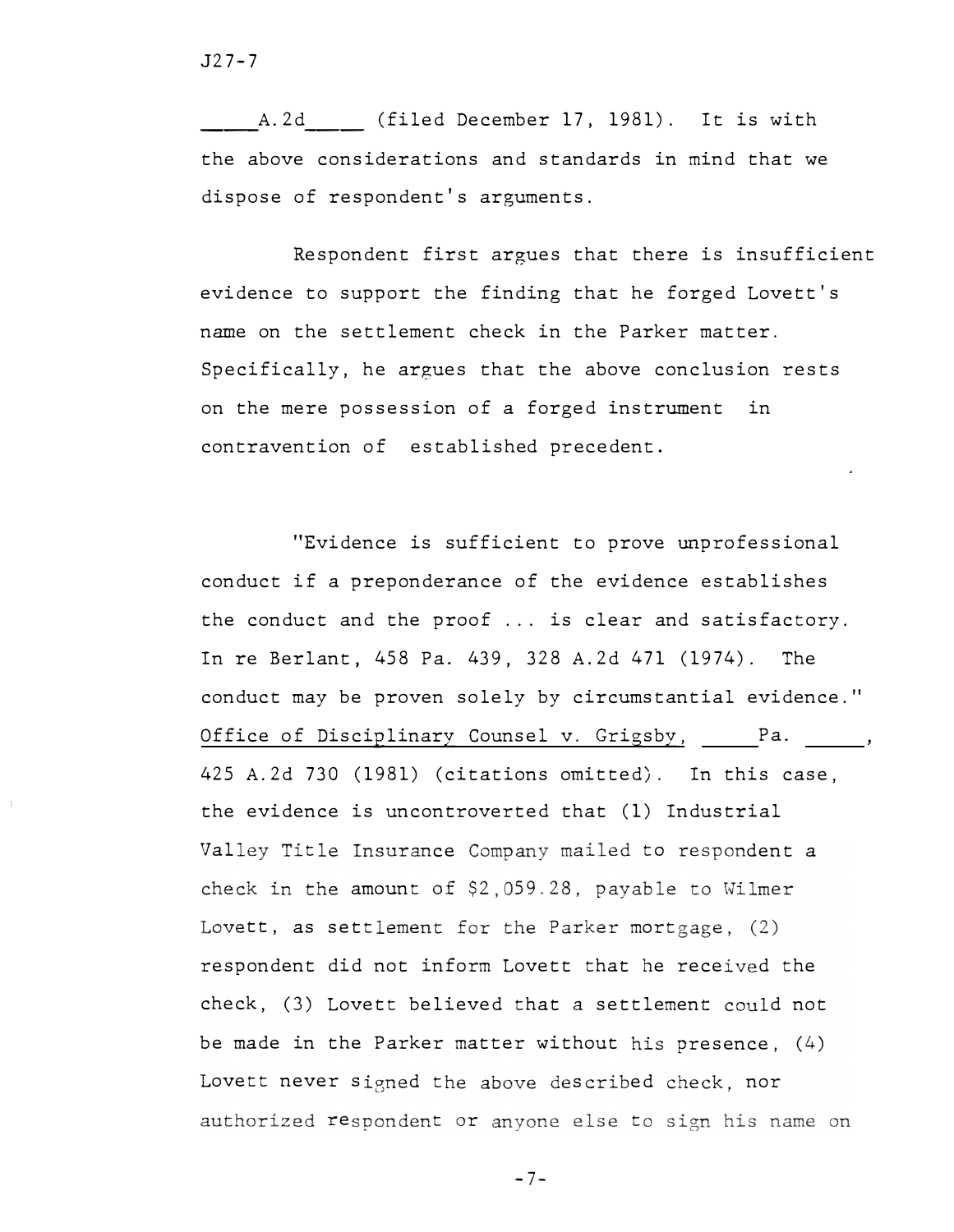$\top$ 

the check, (5) Lovett never knew that a check, made payable to him for the Parker settlement, existed until he was shown the canceled check, containing what purported to be his signature, by an investigator from the Disciplinary Board, (6) respondent deposited the aforesaid check, with the forged endorsement, into his personal account at the Union National Bank and Trust Company.

There is ample evidence to compel the conclusion that respondent forged Lovett's signature and converted the proceeds to his own use, thereby violating DR 1-102 (A) (3), (4), (5) and (6) and concealed from Lovett respondent's possession of *a* check payable to Lovett in violation of DR  $9-102(B)(1)$ ,  $(2)$ ,  $(3)$  and  $(4)$ .

DR 1-102(A)(3), (4), (5) and (6) state,

- $^{\prime\prime}$ (A) A lawyer shall not:<br>  $\star$   $\star$   $\star$ 
	- (3) Engage in illegal conduct involving moral turpitude.
		- (4) Engage in sty, fraud, deceit, or misrepresentation.
	- (5) Engage in conduct that is prejudicial to the administration of justice.
	- (6) Engage in any other conduct that adversely reflects on his fitness to practice law.'

DR  $9-102(B)(1)$ ,  $(2)$ ,  $(3)$  and  $(4)$  state,

 $\sim$ 

 $"$ (B) A lawyer shall:

(1) Promptly notify a client of the receipt of his funds, securities, or other properties. (Footnote 1 continued on next page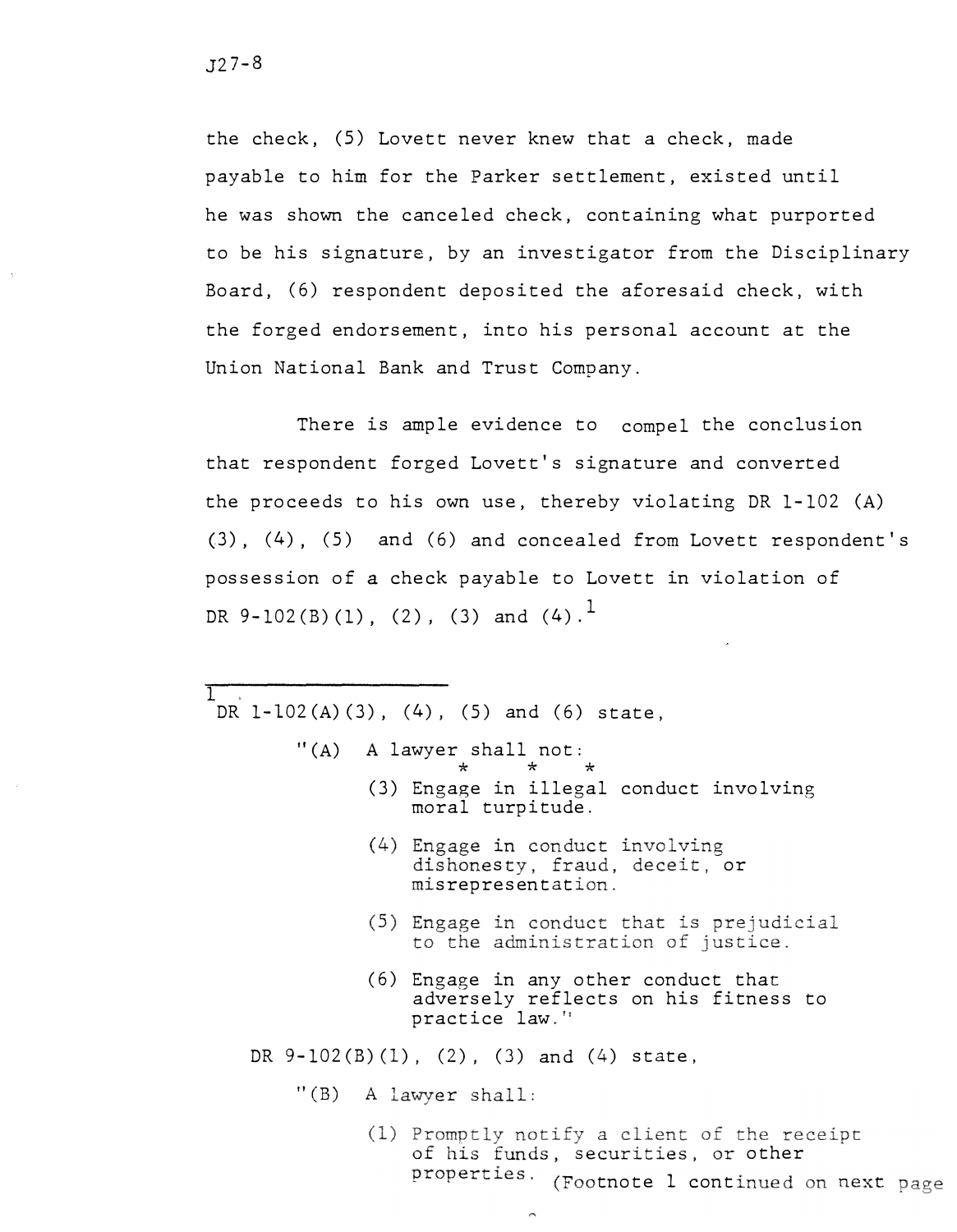Respondent next claims that there is insufficient evidence to support the conclusion that he utilized intimidating collection methods in an attempt to collect money he contended was owed to him by Lovett. Again, we do not agree. Respondent sent a letter dated April 4, 1979, containing the following threats to Lovett's wife.

> "The collection agency I sent Bill's account to indicated they were unable to collect his account. They have informed me that they will sell his account to another organization which employes substantially more aggressive collection techniques.

"I know you will not want to be subjected to the aggravation and annoyance and other tactics used by such organization and suggest you have Bill make one final consideration of my settlement figure of \$3000 before I have the account turned over to this other organization.

footnote 1 continued

- (2) Identify and label securities and properties of a client promptly upon receipt and place them in a safe deposit box or other place of safekeeping as soon as practicable.
- (3) Maintain complete records of all funds, securities, and other properties of a client coming into the possession of the lawyer and render appropriate accounts<br>to his client regarding them.
- (4) Promptly pay or deliver to the client as requested by a client the funds, securities, or other properties in the possession of the lawyer which the client is entitled to receive."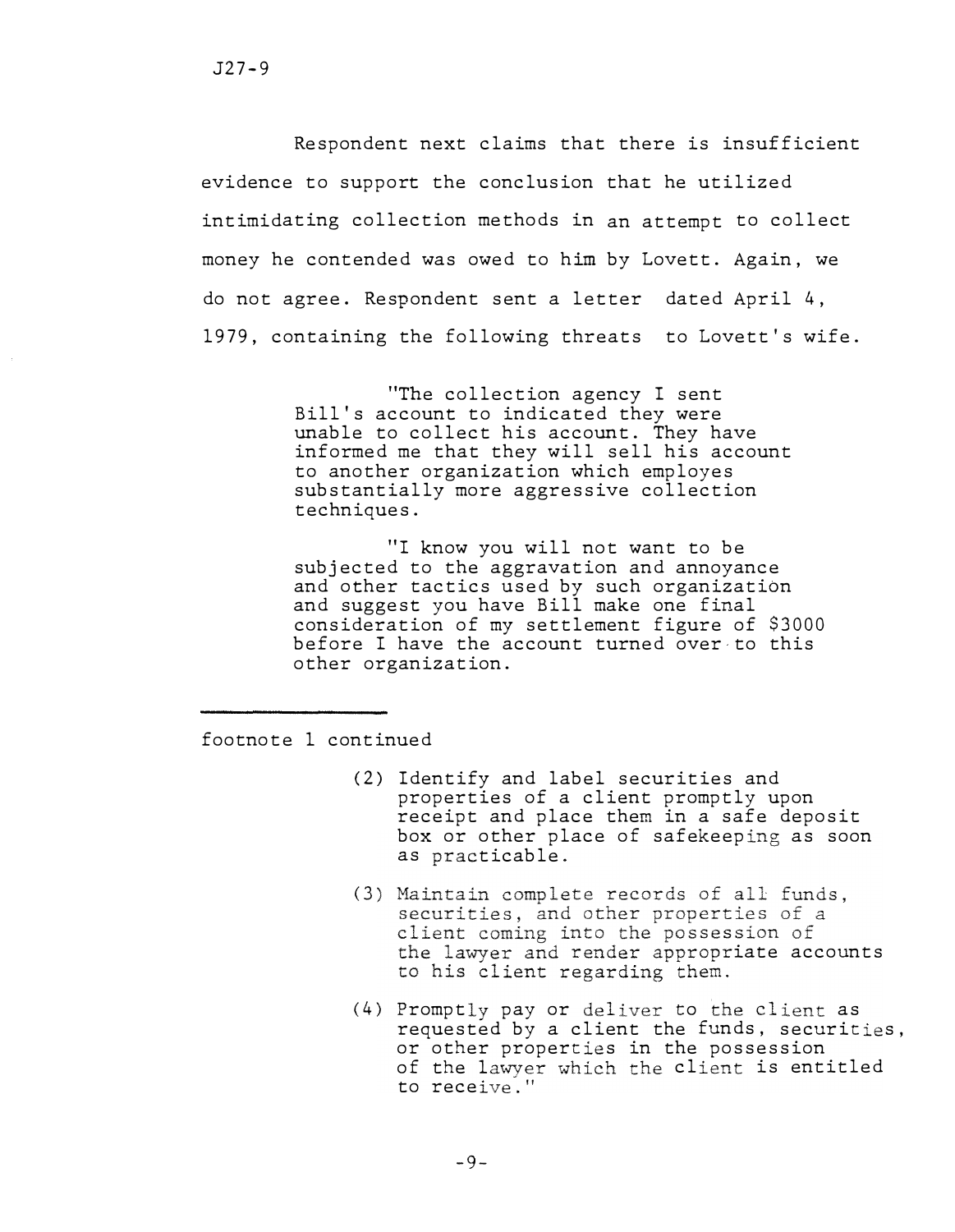"If I do not hear from you by April 9, 1979, I will presume Bill is not interested in the settlement. I want to also advise you that I cannot be responsible for Bill's files. . . Because of a lack of space, I have had to store Bill's files in a place that is neither fire nor waterproof."

\* \* \*

There was uncontradicted evidence that in April, 1979, two men, purporting *to* be from the ABC Collection Agency, visited Lovett and, in a threatening manner, informed him that they were there to collect Lovett's debt to respondent. On April 9, 1979, at approximately 2:00 a.m. Lovett received a telephone call from an unidentified individual who threatened that either Lovett pay his debt to respondent within three days or he (Lovett) would discover his thirty-five hunting dogs dead. On April 10, 1979, Lovett received a second telephone call containing the same threatening message. Lovett's new attorney testified that he, too, received a telephone call from one of the individuals who had visited Lovett and attempted to collect money for respondent. The unidentified caller stated, "I would like to come in and see you after hours and show you why you ought to tell your client to pay the money right now and I think I can convince you." Lovett's new attorney further testified that respondent admitted to him that the individuals who threatened Lovett were respondent's employees.

It is clear that respondent's use of intimidation in an effort to collect the disputed bill from Lovett constitutes

 $-10-$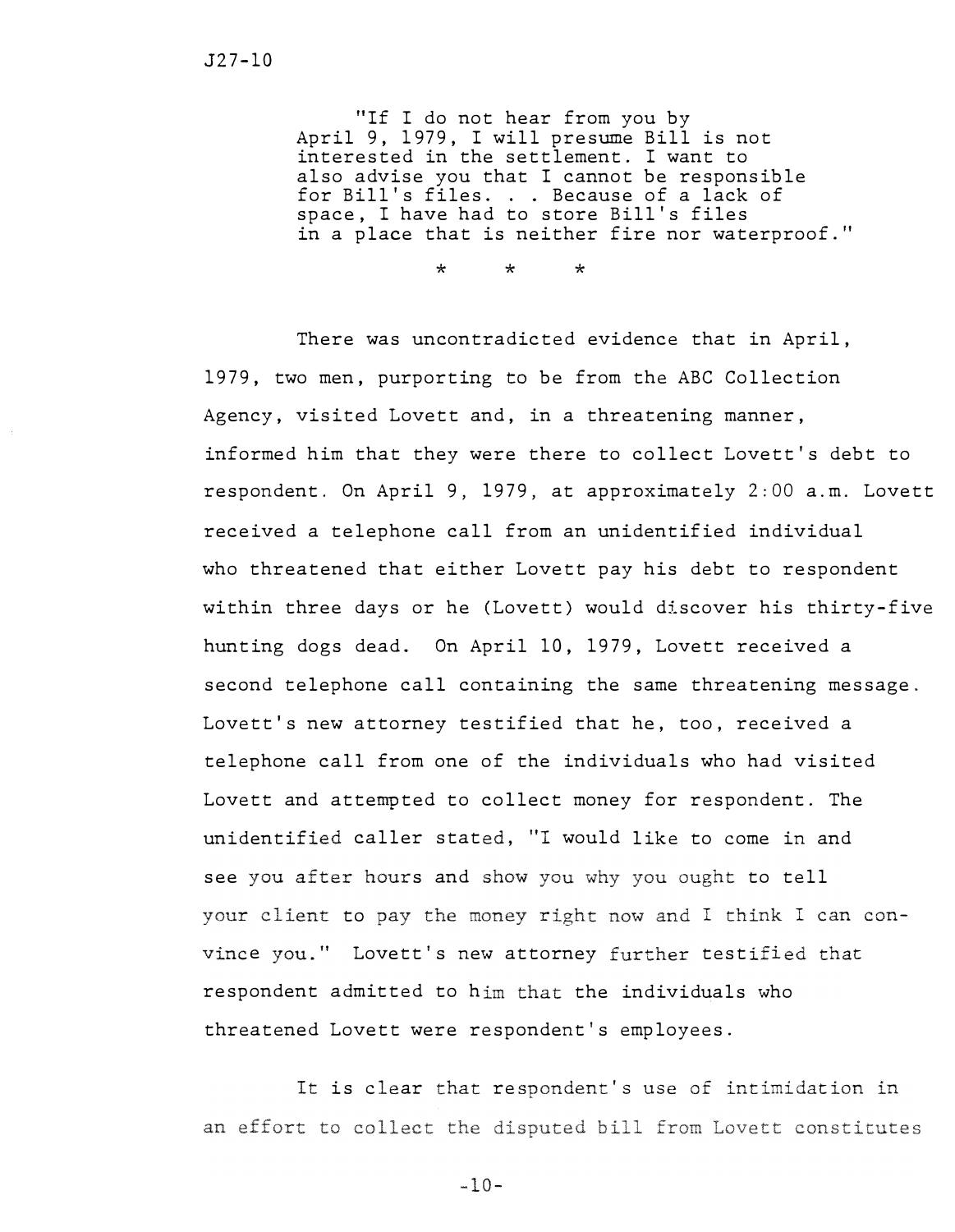J27-ll

a violation of DR1-102(A)(3), (4), (5) and (6) and DR7-101 (A)(3) and  $7-102(A)(8)$ .

Respondent next alleges that "[a]lthough the ill conceived plan to drive Lovett's tenant from the property may have come within the ambit of (the] Disciplinary Rules if the plan had been carried out, or even begun, the fact is that the monies were refunded, and all parties withdrew." The "ill conceived plan" to which respondent refers is

 $\overline{2}$ 

For the text of  $DRI-102(A)(3)$ ,  $(4)$ ,  $(5)$  and  $(6)$  see note 1, supra. DR7-101(A)(3) states,

"(A) A lawyer shall not intentionally:

(3) Prejudice or damage his client during the course of the professional relationship. . ."

DR7-102(A)(8) states,

- "(A) In his representation of a client, a lawyer  $\frac{1}{x}$  and  $\frac{1}{x}$  and  $\frac{1}{x}$ 
	- $(8)$  Knowingly engage in other illegal conduct or conduct contrary to a Disciplinary Rule."

-11-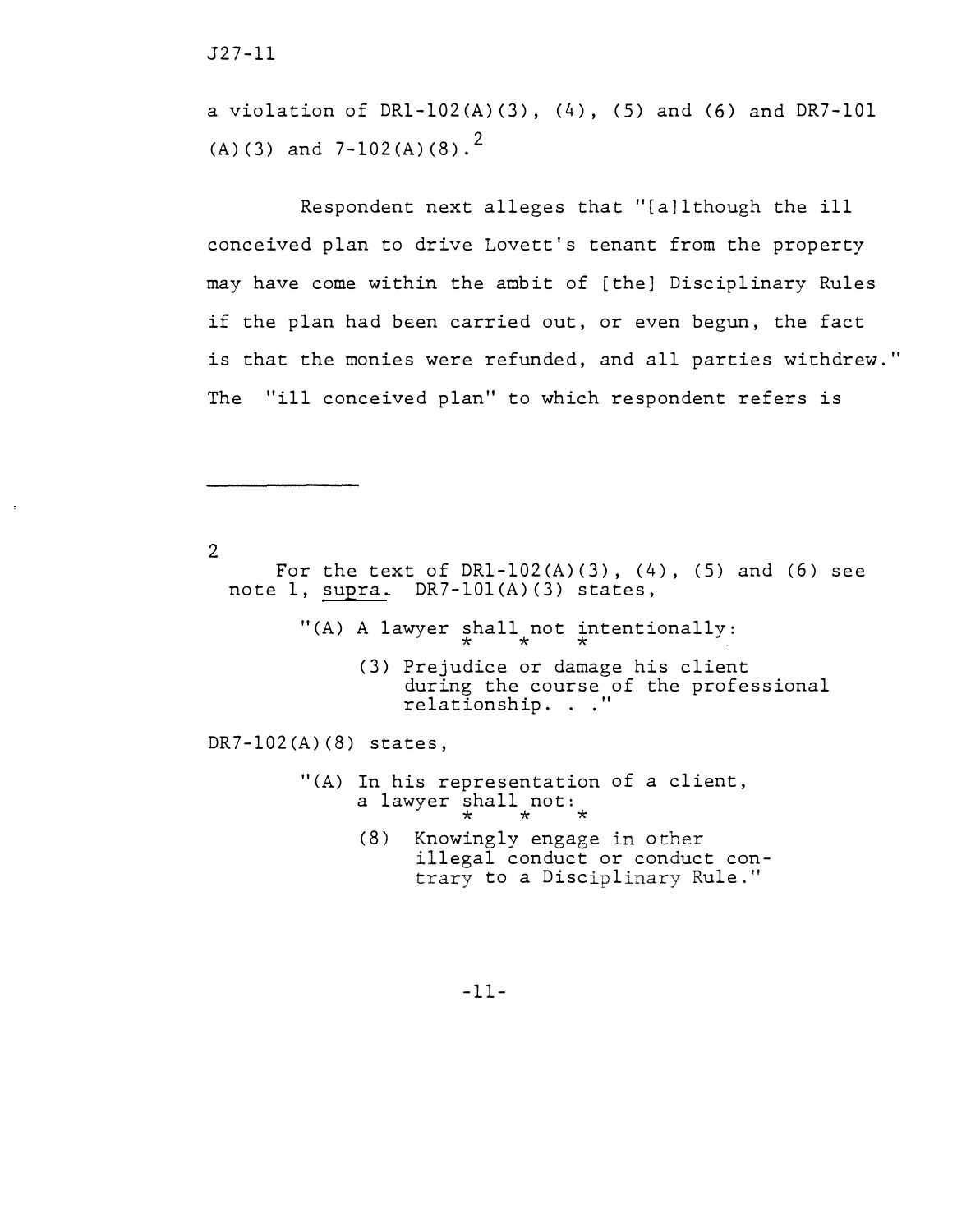described in a letter dated July 21, 1978, from respondent to Lovett.3

> "I have an individual who shall remain nameless who has agreed to drive the [tenants] out of their property, for the sum of \$800 with a guarantee that the job will be done. It will be your responsibility and problem to remove the trailer after the [tenants] have left.

> > \* \* \*

"I suggest you take advantage of this offer since I want to point out again that the [tenants] will probably take you to the United States Supreme Court if it means they can continue not to pay rent.

"If this method works with [them], I'm sure it can be applied to [your other tenants] for a similar price."

The Board concluded that the nameless individual referred to in respondent's July 21, 1978, letter was Peter Kulish. Kulish testified that a plan was devised whereby he would provoke the tenants, causing them to turn their dogs on him. He and his companions would then be forced to defend themselves with chain saws.<sup>4</sup> This plan

3

4

In a previous letter to Lovett dated July 1, 1978. respondent stated, "You keep seeking legal solutions to the [tenant] matter. I keep advising you that the best solution lies outside the courtroom."

Although the reading of a record rarely evinces tone or inflection, we note the incredulity of a hearing committee member when he asked, "That was the weapon that you were going to have to protect yourself from the  $\deg s$ ?"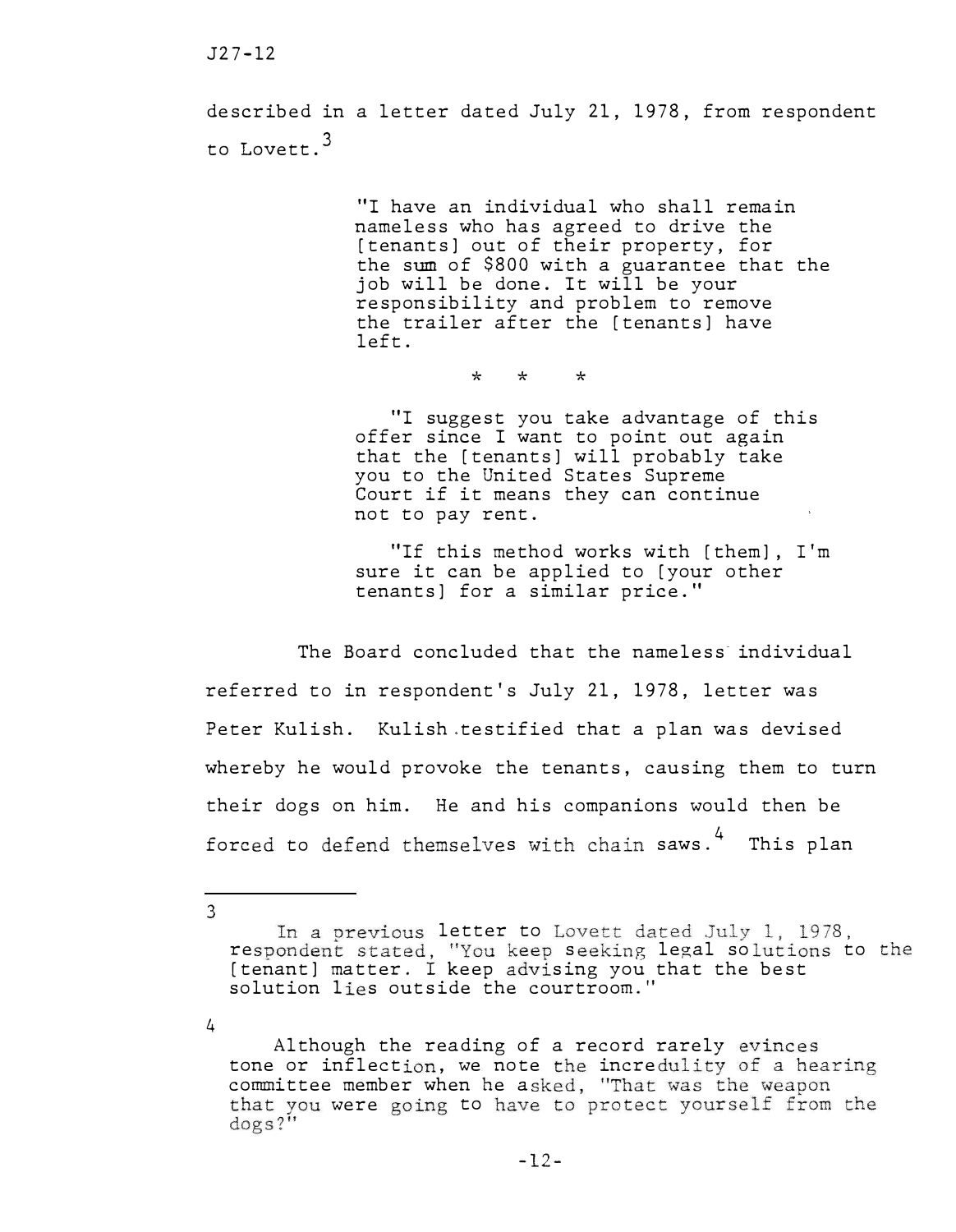$5<sup>1</sup>$ 

was to culminate with the tenants being driven off the property. Respondent accepted, and cashed, Lovett's \$800 check, although the money was later returned.

It is clear that respondent took steps to put the plan in action, and it is of no moment that the plan was ultimately abandoned. As petitioner argues in his brief, "it is absurd for respondent to argue that [the Disciplinary Rules] were not violated simply because the plan was ultimately abandoned. In fact, it was because the plan was so grossly outrageous and depraved, that the plan was abandoned before it was carried out."

Thus, we agree with the Board that the above described conduct by respondent constitutes a violation of DR7-102(A)(1), (7) and (8).<sup>5</sup>

DR 7-102(A) (1), (7) and (8) state,

- $''(A)$  In his representation of a client, a lawyer shall not:
	- (1) File a suit, assert a position, conduct a defense, delay a trial, or take other action on behalf of his client when he knows or when it is obvious that such action would serve merely to harass or maliciously injure another.

\* \* \*

- (7) Counsel or assist his client in conduct that the lawyer knows to be illegal or fraudulent.<br>Knowingly engage in other illegal conduct
- $(8)$ or conduct contrary to a Disciplinary Rule.